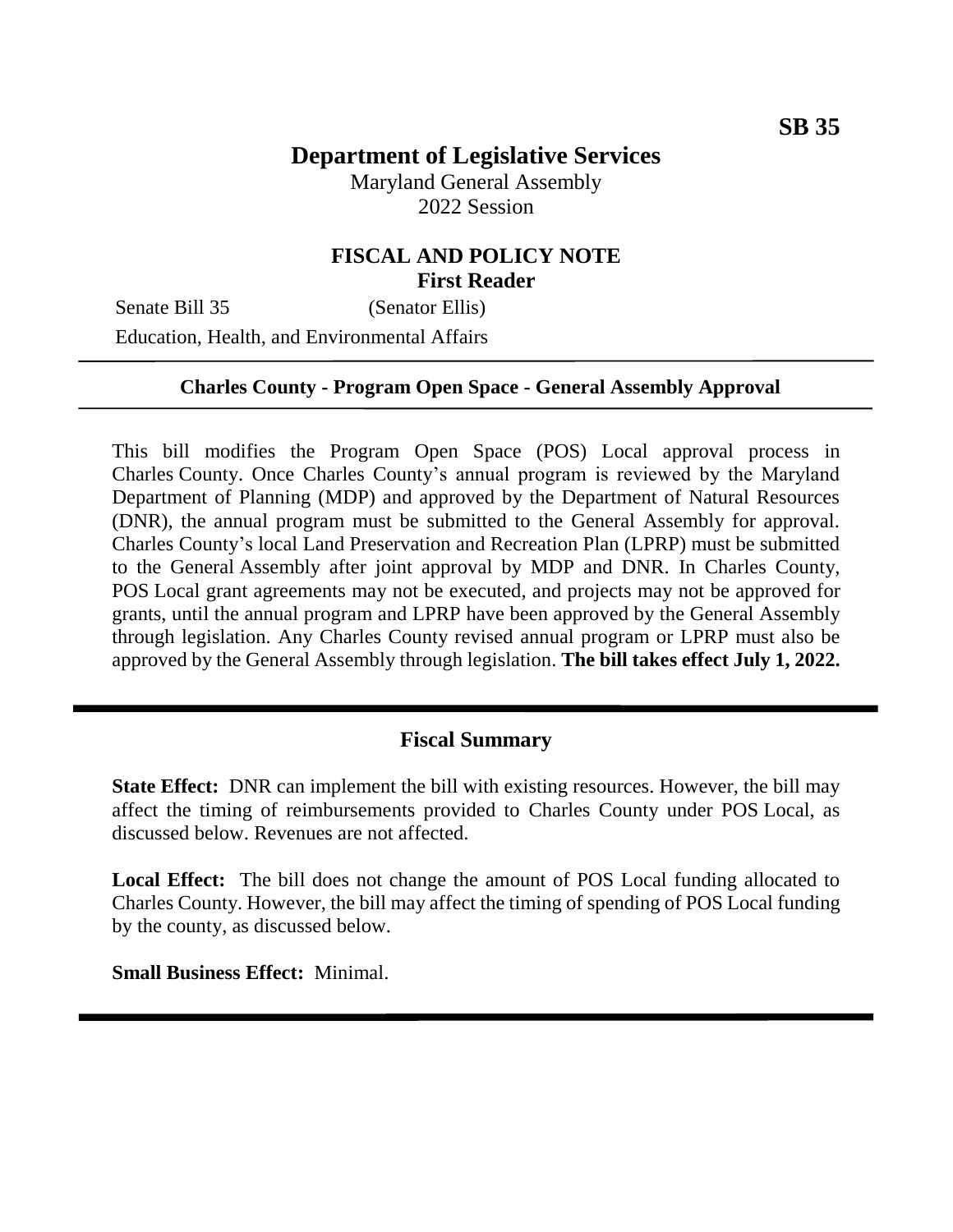## **Analysis**

**Current Law:** DNR administers POS, which acquires and improves outdoor recreation and open space areas for public use. POS consists of a State and local component. Under the local component, DNR allocates funds among the counties for local conservation acquisitions and development of public outdoor recreational sites, facilities, and open space.

Every acquisition and development project funded by the State must meet the needs identified in the State LPRP. In consultation with MDP and local governments, DNR must prepare and revise the State LPRP every five years. The State LPRP must identify targeted areas that are facing the most intense or immediate development pressure. The current [State](https://dnr.maryland.gov/land/Documents/LPRP_2019-2023/2019-2023_Maryland-LPRP.pdf)  [LPRP](https://dnr.maryland.gov/land/Documents/LPRP_2019-2023/2019-2023_Maryland-LPRP.pdf) was revised in 2019.

To participate in the grant process, a local governing body must prepare a local LPRP every five years. Local governing bodies must submit the local LPRP, consistent with the criteria and goals established in the current State LPRP, to DNR and MDP for joint approval. Each local LPRP must also include acquisition goals based upon the most current population data available from MDP. Prior to approval, DNR must provide legislators from affected districts the opportunity to review and comment on the LPRP.

Each participating local governing body must also submit an annual program of proposed acquisition and development projects to DNR and MDP by July 1 each year. Prior to approval, DNR must provide legislators from affected districts the opportunity to review and comment on the annual program. Additionally, local governing bodies must submit either a consolidated application for funding for the acquisition or development projects or individual applications for each project.

On each application for POS Local funding, the applicant must certify that:

- the project conforms to the annual program of the local governing body;
- a governmental agency is charged to manage and administer an outdoor public recreation and open space program;
- funds are or will be available within 12 months of the date of submission of the application to pay the local share of the project cost;
- the value or interest of the land proposed for acquisition has been established by appraisers;
- the applicant has applied for federal funds and received notification of federal approval or disapproval, or applied for federal funds and has not received notification of a grant approval or disapproval within 120 days of submission of a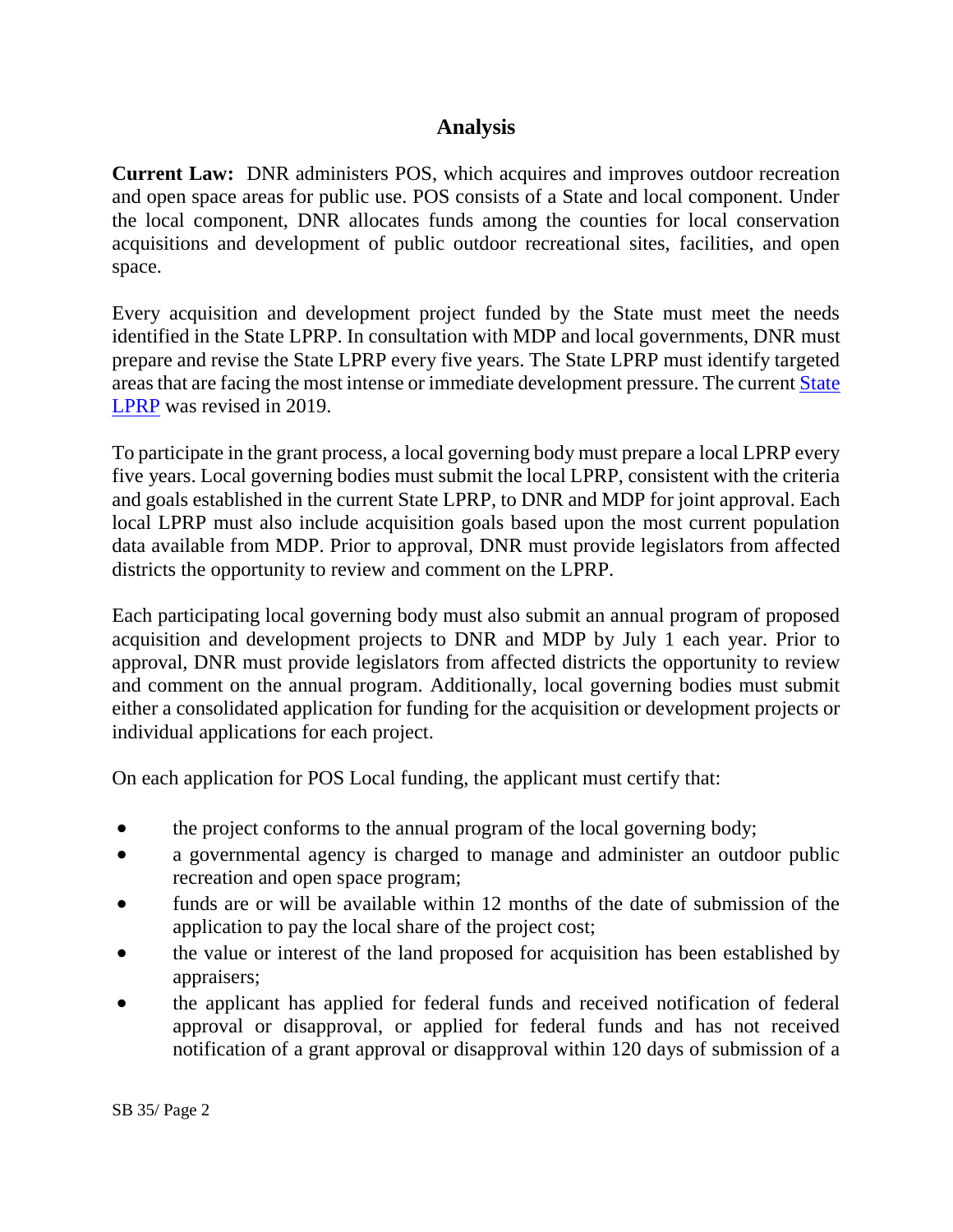federal grant application, or has verified that the project is not eligible for federal funds;

- rules and regulations have been complied with;
- land acquired or developed under a POS grant may not be converted, without specified written approval, from outdoor public recreation or open space use to any other use; and
- for any approved conversion of land acquired or developed under a POS grant, the appraised monetary value of the land proposed for acquisition to replace the converted land must be equal to or greater than the appraised monetary value of the land to be converted.

According to DNR, once an application has been approved and the project eligibility is determined, DNR presents the individual project to the Board of Public Works (BPW) for approval. DNR notifies legislators from affected districts when project applications are submitted to BPW.

Upon receipt of evidence from the local governing body that funds have been spent on an approved project, DNR must reimburse the local governing body. A municipal corporation may submit evidence of expenditures for approved projects through its local governing body. If any portion of an annual apportionment to a local governing body is not encumbered within five years, the unencumbered funds must revert to a special account held by DNR until the beginning of the next fiscal year and then added to the overall funds appropriated to POS Local. If a local governing body demonstrates that unencumbered funds have been designated for a specific purpose, the funds do not revert to DNR.

**State/Local Fiscal Effect:** Although the bill does not change the amount of POS Local funding allocated to Charles County, the bill may affect the timing of when POS Local funding is spent by the county and potentially slow the use of funding in the county (and associated reimbursements provided to Charles County by DNR).

By requiring General Assembly approval through legislation, the bill delays the POS Local approval processin Charles County. Currently, to participate in POS Local, local governing bodies must submit to DNR a LPRP every five years and an annual program by July 1 each year. Once LPRPs and annual programs receive the necessary approval, local governing bodies can determine which project applications to submit to BPW. DNR advises that project applications are submitted to BPW throughout the year and must be submitted before the end of the fiscal year. Once the local project is approved, POS Local grant agreements can be executed.

SB 35/ Page 3 Under the bill, project applications cannot be submitted to BPW by Charles County until legislation approving the local LPRP (when applicable), annual program, and specific projects has been enacted. This could significantly delay BPW approval for certain projects